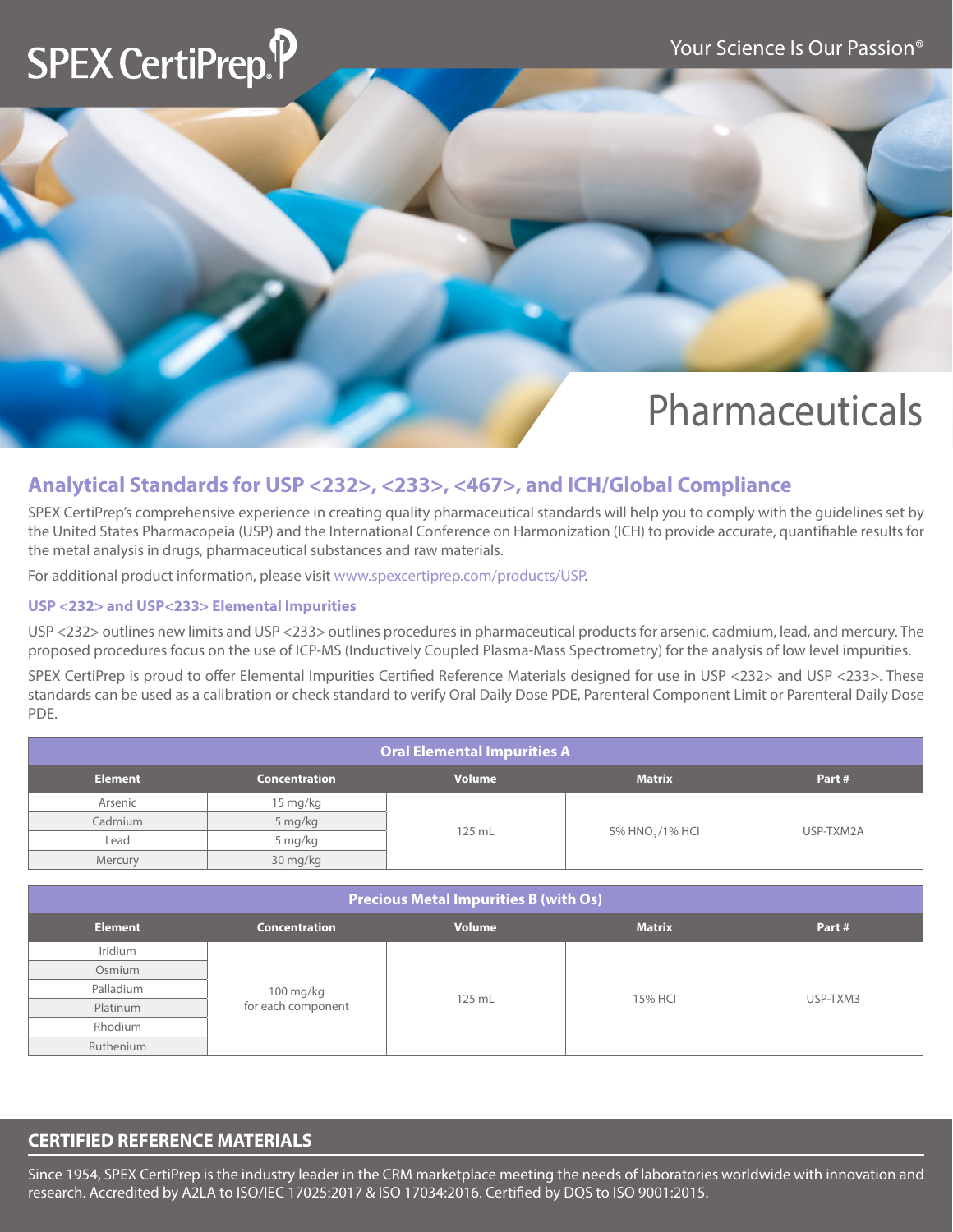## SPEX CertiPrep.P

### Pharmaceuticals (cont'd)

| <b>Precious Metal Impurities B (without Os)</b> |                                 |                   |               |          |  |  |
|-------------------------------------------------|---------------------------------|-------------------|---------------|----------|--|--|
| <b>Element</b>                                  | <b>Concentration</b>            | <b>Volume</b>     | <b>Matrix</b> | Part#    |  |  |
| Iridium                                         |                                 |                   |               |          |  |  |
| Palladium                                       |                                 | 15% HCI<br>125 mL |               | USP-TXM4 |  |  |
| Platinum                                        | 100 mg/kg<br>for each component |                   |               |          |  |  |
| Rhodium                                         |                                 |                   |               |          |  |  |
| Ruthenium                                       |                                 |                   |               |          |  |  |

| Oral Elemental Impurities C |                      |               |               |           |  |  |
|-----------------------------|----------------------|---------------|---------------|-----------|--|--|
| <b>Element</b>              | <b>Concentration</b> | <b>Volume</b> | <b>Matrix</b> | Part#     |  |  |
| Chromium                    | 11,000 mg/kg         |               |               |           |  |  |
| Copper                      | 3,000 mg/kg          |               |               |           |  |  |
| Molybdenum                  | 3,000 mg/kg          | 125 mL        | 5% HNO,       | USP-TXM5A |  |  |
| Nickel                      | $200$ mg/kg          |               |               |           |  |  |
| Vanadium                    | 100 mg/kg            |               |               |           |  |  |

| <b>Parenteral Elemental Impurities C</b>                                          |             |        |         |           |  |  |
|-----------------------------------------------------------------------------------|-------------|--------|---------|-----------|--|--|
| <b>Volume</b><br><b>Matrix</b><br><b>Element</b><br><b>Concentration</b><br>Part# |             |        |         |           |  |  |
| Chromium                                                                          | 1,100 mg/kg |        |         |           |  |  |
| Copper                                                                            | 300 mg/kg   |        |         | USP-TXM5B |  |  |
| Molybdenum                                                                        | 1,500 mg/kg | 125 mL | 5% HNO. |           |  |  |
| Nickel                                                                            | 20 mg/kg    |        |         |           |  |  |
| Vanadium                                                                          | 10 mg/kg    |        |         |           |  |  |

| <b>Parenteral Elemental Impurities D</b>                                          |          |        |                 |           |  |  |  |
|-----------------------------------------------------------------------------------|----------|--------|-----------------|-----------|--|--|--|
| <b>Matrix</b><br><b>Volume</b><br><b>Element</b><br><b>Concentration</b><br>Part# |          |        |                 |           |  |  |  |
| Arsenic                                                                           | 15 mg/kg |        |                 |           |  |  |  |
| Cadmium                                                                           | 2 mg/kg  | 125 mL |                 |           |  |  |  |
| Lead                                                                              | 5 mg/kg  |        | 5% HNO / 1% HCI | USP-TXM6A |  |  |  |
| Mercury                                                                           | 3 mg/kg  |        |                 |           |  |  |  |

#### **USP <467> Residual Solvents**

The USP General Chapter <467> Residual Solvents is a method widely used for identifying and quantifying residual solvents when there is no information available on what solvents are likely to be present.

SPEX CertiPrep now offers 35 analytes in dimethyl sulfoxide for Class 1, Class 2 and Class 3 solvents. Our products are manufactured and verified by our QC department to validate the Certificate of Analysis which accompanies each product.

| 5 Organic Volatile Impurities: Class 1 Solvents |                |                      |               |                    |           |  |
|-------------------------------------------------|----------------|----------------------|---------------|--------------------|-----------|--|
| <b>Compound</b>                                 | CAS#           | <b>Concentration</b> | <b>Volume</b> | <b>Matrix</b>      | Part#     |  |
| Benzene                                         | $71 - 43 - 2$  | $10,000 \mu g/mL$    |               |                    |           |  |
| Carbon tetrachloride                            | $56 - 23 - 5$  | 20,000 µg/mL         |               |                    |           |  |
| 1,2-Dichloroethane                              | $107 - 06 - 2$ | 25,000 µg/mL         | 1 mL          | Dimethyl Sulfoxide | USP-RS-C1 |  |
| 1,1-Dichloroethene                              | $75 - 35 - 4$  | 40,000 µg/mL         |               |                    |           |  |
| 1,1,1-Trichloroethane                           | $71 - 55 - 6$  | 50,000 µg/mL         |               |                    |           |  |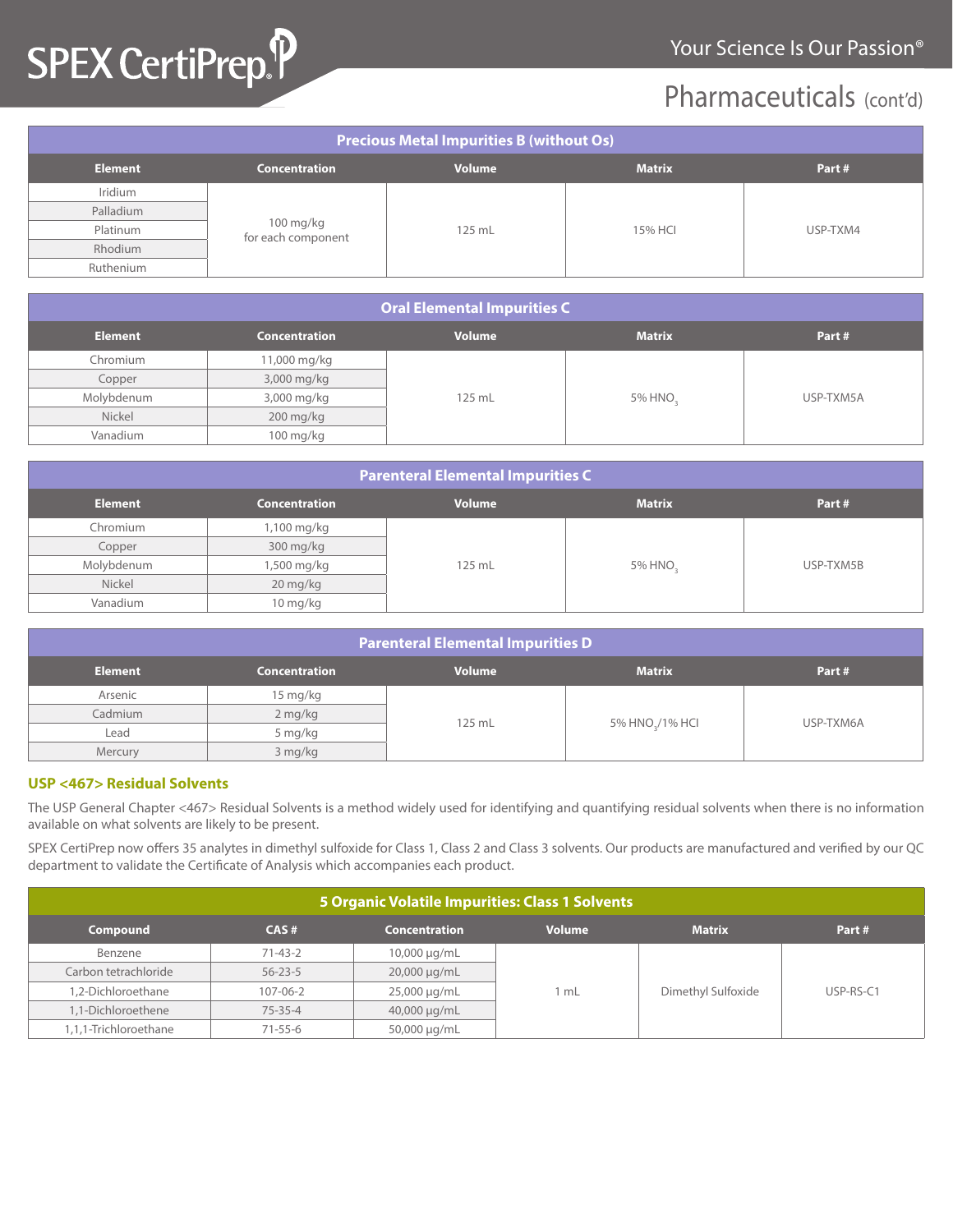# SPEX CertiPrep. P

### Pharmaceuticals (cont'd)

| <b>15 Organic Volatile Impurities: Class 2 Solvents</b> |                |                      |               |                    |            |  |  |
|---------------------------------------------------------|----------------|----------------------|---------------|--------------------|------------|--|--|
| Compound                                                | CAS#           | <b>Concentration</b> | <b>Volume</b> | <b>Matrix</b>      | Part#      |  |  |
| Acetonitrile                                            | $75 - 05 - 8$  | $2,050 \mu g/mL$     |               |                    |            |  |  |
| Chlorobenzene                                           | 108-90-7       | 1,800 µg/mL          |               |                    |            |  |  |
| Cyclohexane                                             | 110-82-7       | 19,400 µg/mL         |               |                    |            |  |  |
| cis-1,2-Dichloroethene                                  | 156-59-2       | 4,700 µg/mL          |               |                    |            |  |  |
| trans-1,2-Dichloroethene                                | 156-60-5       | 4,700 µg/mL          |               |                    |            |  |  |
| 1,4-Dioxane                                             | $123 - 91 - 1$ | 1,900 µg/mL          |               |                    |            |  |  |
| Ethylbenzene                                            | $100 - 41 - 4$ | 1,840 µg/mL          |               |                    |            |  |  |
| Methanol                                                | $67 - 56 - 1$  | 15,000 µg/mL         | 1 mL          | Dimethyl Sulfoxide | USP-RS-C2A |  |  |
| Methylcyclohexane                                       | 108-87-2       | 5,900 µg/mL          |               |                    |            |  |  |
| Methylene chloride                                      | 75-09-2        | 3,000 µg/mL          |               |                    |            |  |  |
| Tetrahydrofuran                                         | 109-99-9       | 3,450 µg/mL          |               |                    |            |  |  |
| Toluene                                                 | 108-88-3       | 4,450 µg/mL          |               |                    |            |  |  |
| m-Xylene                                                | 108-38-3       | $6,510 \mu g/mL$     |               |                    |            |  |  |
| o-Xylene                                                | $95 - 47 - 6$  | 980 µg/mL            |               |                    |            |  |  |
| p-Xylene                                                | $106 - 42 - 3$ | 1,520 µg/mL          |               |                    |            |  |  |

| 8 Organic Volatile Impurities: Class 2 Solvents |                |                      |               |                    |       |            |
|-------------------------------------------------|----------------|----------------------|---------------|--------------------|-------|------------|
| Compound                                        | CAS#           | <b>Concentration</b> | <b>Volume</b> | <b>Matrix</b>      | Part# |            |
| Chloroform                                      | 67-66-3        | $60 \mu q/mL$        |               |                    |       |            |
| 1,2-Dimethoxyethane                             | $110 - 71 - 4$ | $100 \mu g/mL$       |               |                    |       |            |
| n-Hexane                                        | 110-54-3       | $290 \mu g/mL$       |               |                    |       |            |
| 2-Hexanone                                      | 597-78-6       | $50 \mu g/mL$        |               |                    |       | USP-RS-C2B |
| Nitromethane                                    | $75 - 52 - 5$  | $50 \mu q/mL$        | 1 mL          | Dimethyl Sulfoxide |       |            |
| Pyridine                                        | $110 - 86 - 1$ | $200 \mu g/mL$       |               |                    |       |            |
| 1,2,3,4-Tetrahydronaphthalene                   | 119-64-2       | $100 \mu g/mL$       |               |                    |       |            |
| Trichloroethene                                 | $79 - 01 - 6$  | $80 \mu q/mL$        |               |                    |       |            |

| 8 Organic Volatile Impurities: Class 2 Solvents |                |                      |               |                    |                         |  |  |
|-------------------------------------------------|----------------|----------------------|---------------|--------------------|-------------------------|--|--|
| Compound                                        | CAS#           | <b>Concentration</b> | <b>Volume</b> | <b>Matrix</b>      | Part#                   |  |  |
| N,N-Dimethylacetamide                           | $127 - 19 - 5$ | 5,450 µg/mL          |               |                    |                         |  |  |
| N,N-Dimethylformamide                           | $68 - 12 - 2$  | $4,400 \mu g/mL$     |               |                    |                         |  |  |
| 2-Ethoxyethanol                                 | $110 - 80 - 5$ | $800 \mu q/mL$       |               |                    |                         |  |  |
| Ethylene glycol                                 | $107 - 21 - 1$ | $3,100 \mu g/mL$     | 1 mL          |                    | USP-RS-C <sub>2</sub> C |  |  |
| Formamide                                       | $75 - 12 - 7$  | 1,100 μg/mL          |               | Dimethyl Sulfoxide |                         |  |  |
| 2-Methoxyethanol                                | 109-86-4       | $250 \mu g/mL$       |               |                    |                         |  |  |
| 1-Methyl-2-pyrrolidinone                        | 872-50-4       | $2,650 \mu g/mL$     |               |                    |                         |  |  |
| Tetramethylene sulfone                          | $126 - 33 - 0$ | $800 \mu q/mL$       |               |                    |                         |  |  |

| 2 Organic Volatile Impurities: Class 3 Solvents                                     |               |                    |      |                    |            |  |
|-------------------------------------------------------------------------------------|---------------|--------------------|------|--------------------|------------|--|
| <b>Matrix</b><br>CAS#<br><b>Concentration</b><br><b>Volume</b><br>Part#<br>Compound |               |                    |      |                    |            |  |
| Acetic acid                                                                         | 67-19-7       | $1,000 \mu g/mL$   |      |                    |            |  |
| Formic acid                                                                         | $64 - 18 - 6$ | for each component | 1 mL | Dimethyl Sulfoxide | USP-RS-C3B |  |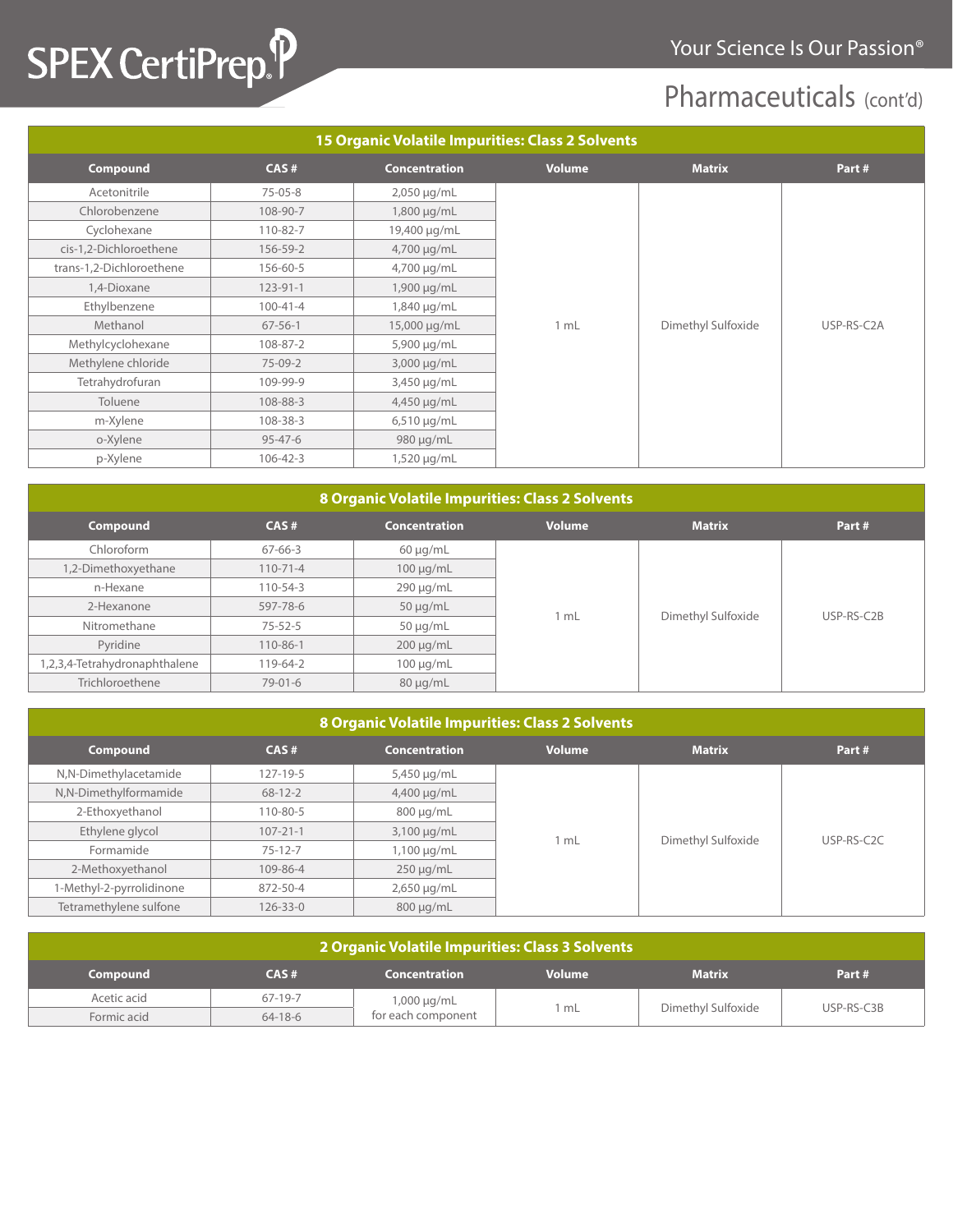# SPEX CertiPrep. P

### Pharmaceuticals (cont'd)

| 24 Organic Volatile Impurities: Class 3 Solvents |                |                      |               |                    |            |  |  |
|--------------------------------------------------|----------------|----------------------|---------------|--------------------|------------|--|--|
| Compound                                         | CAS#           | <b>Concentration</b> | <b>Volume</b> | <b>Matrix</b>      | Part#      |  |  |
| Acetone                                          | $67 - 64 - 1$  |                      |               |                    |            |  |  |
| Anisole                                          | $100 - 66 - 3$ |                      |               |                    |            |  |  |
| 2-Butanone                                       | 78-93-3        |                      |               |                    |            |  |  |
| 1-Butanol                                        | $71 - 36 - 3$  |                      |               |                    |            |  |  |
| 2-Butanol                                        | 78-92-2        |                      |               |                    |            |  |  |
| <b>Butyl acetate</b>                             | 123-86-4       |                      |               |                    |            |  |  |
| tert-Butyl methyl ether                          | 1634-04-4      |                      |               |                    |            |  |  |
| Ethanol                                          | $64 - 17 - 5$  |                      |               |                    |            |  |  |
| Ether                                            | $60 - 29 - 7$  |                      |               |                    |            |  |  |
| Ethyl acetate                                    | 141-78-6       |                      |               |                    |            |  |  |
| Ethyl formate                                    | 109-94-4       |                      |               |                    |            |  |  |
| n-Heptane                                        | 142-82-5       | 1,000 µg/mL          | 1 mL          | Dimethyl Sulfoxide | USP-RS-C3A |  |  |
| Isobutyl acetate                                 | $110 - 19 - 0$ | for each component   |               |                    |            |  |  |
| Isopropyl acetate                                | $108 - 21 - 4$ |                      |               |                    |            |  |  |
| Isopropyl benzene                                | $98 - 82 - 8$  |                      |               |                    |            |  |  |
| Methyl acetate                                   | 79-20-9        |                      |               |                    |            |  |  |
| 3-Methyl-1-butanol                               | $123 - 51 - 3$ |                      |               |                    |            |  |  |
| 4-Methyl-2-pentanone                             | $108 - 10 - 1$ |                      |               |                    |            |  |  |
| 2-Methyl-1-propanol                              | 78-83-1        |                      |               |                    |            |  |  |
| n-Pentane                                        | 109-66-0       |                      |               |                    |            |  |  |
| 1-Pentanol                                       | $71 - 41 - 0$  |                      |               |                    |            |  |  |
| 1-Propanol                                       | $71 - 23 - 8$  |                      |               |                    |            |  |  |
| 2-Propanol (Isopropanol, Isopropyl alcohol)      | $67 - 63 - 0$  |                      |               |                    |            |  |  |
| Propyl acetate                                   | 109-60-4       |                      |               |                    |            |  |  |

| <b>USP &lt;467&gt; Residual Solvent Singles</b>                                            |                |                |      |                    |                       |  |  |
|--------------------------------------------------------------------------------------------|----------------|----------------|------|--------------------|-----------------------|--|--|
| <b>Compound</b><br>CAS#<br><b>Concentration</b><br><b>Volume</b><br><b>Matrix</b><br>Part# |                |                |      |                    |                       |  |  |
| Acetonitrile                                                                               | $75 - 05 - 8$  | 2,050 µg/mL    | 1 mL | Dimethyl sulfoxide | USP-S145-DMSO         |  |  |
| Benzene                                                                                    | $71 - 43 - 2$  | 10,000 µg/mL   | 1 mL | Dimethyl sulfoxide | USP-S405-DMSO         |  |  |
| Carbon tetrachloride                                                                       | $56 - 23 - 5$  | 20,000 µg/mL   | 1 mL | Dimethyl sulfoxide | USP-S750-DMSO         |  |  |
| Chlorobenzene                                                                              | 108-90-7       | 1,800 µg/mL    | 1 mL | Dimethyl sulfoxide | USP-S810-DMSO         |  |  |
| Chloroform                                                                                 | $67 - 66 - 3$  | 300 µg/mL      | 1 mL | Dimethyl sulfoxide | USP-S865-DMSO         |  |  |
| Cyclohexane                                                                                | $110 - 82 - 7$ | 19,400 µg/mL   | 1 mL | Dimethyl sulfoxide | <b>USP-S1015-DMSO</b> |  |  |
| 1.2-Dichloroethane                                                                         | $107 - 06 - 2$ | 25,000 µg/mL   | 1 mL | Dimethyl sulfoxide | <b>USP-S1380-DMSO</b> |  |  |
| 1.1-Dichloroethene                                                                         | $75 - 35 - 4$  | 40,000 µg/mL   | 1 mL | Dimethyl sulfoxide | <b>USP-S1390-DMSO</b> |  |  |
| cis-1.2-Dichlorothene                                                                      | 156-59-2       | 4,670 µg/mL    | 1 mL | Dimethyl sulfoxide | <b>USP-S1394-DMSO</b> |  |  |
| trans-1,2-Dichloroethene                                                                   | 156-60-5       | 4,670 µg/mL    | 1 mL | Dimethyl sulfoxide | <b>USP-S1400-DMSO</b> |  |  |
| 1,2-Dimethoxyethane                                                                        | $110 - 71 - 4$ | 500 µg/mL      | 1 mL | Dimethyl sulfoxide | USP-S1572-DMSO        |  |  |
| N,N-Dimethylacetamide                                                                      | $127 - 19 - 5$ | 5,450 µg/mL    | 1 mL | Dimethyl sulfoxide | <b>USP-S1597-DMSO</b> |  |  |
| N,N-Dimethylformamide                                                                      | $68 - 12 - 2$  | 4,400 µg/mL    | 1 mL | Dimethyl sulfoxide | USP-S3897-DMSO        |  |  |
| 1.4-Dioxane                                                                                | $123 - 91 - 1$ | 1,900 µg/mL    | 1 mL | Dimethyl sulfoxide | <b>USP-S1715-DMSO</b> |  |  |
| 2-Ethoxyethanol                                                                            | 110-80-5       | 800 µg/mL      | 1 mL | Dimethyl sulfoxide | <b>USP-S1910-DMSO</b> |  |  |
| Ethylbenzene                                                                               | $100 - 41 - 4$ | 1,840 µg/mL    | 1 mL | Dimethyl sulfoxide | <b>USP-S1940-DMSO</b> |  |  |
| Ethylene glycol                                                                            | $107 - 21 - 1$ | 3,100 µg/mL    | 1 mL | Dimethyl sulfoxide | <b>USP-S1952-DMSO</b> |  |  |
| Formamide                                                                                  | $75 - 12 - 7$  | 1,100 µg/mL    | 1 mL | Dimethyl sulfoxide | <b>USP-S2062-DMSO</b> |  |  |
| n-Hexane                                                                                   | 110-54-3       | 1,450 µg/mL    | 1 mL | Dimethyl sulfoxide | USP-S2190-DMSO        |  |  |
| 2-Hexanone                                                                                 | 591-78-6       | 250 µg/mL      | 1 mL | Dimethyl sulfoxide | <b>USP-S2200-DMSO</b> |  |  |
| Methanol                                                                                   | $67 - 56 - 1$  | 15,000 µg/mL   | 1 mL | Dimethyl sulfoxide | <b>USP-S2380-DMSO</b> |  |  |
| 2-Methoxyethanol                                                                           | 109-86-4       | $250 \mu g/mL$ | 1 mL | Dimethyl sulfoxide | <b>USP-S2407-DMSO</b> |  |  |
| Methylcyclohexane                                                                          | 108-87-2       | 5,900 µg/mL    | 1 mL | Dimethyl sulfoxide | USP-S2470-DMSO        |  |  |
| Methylene chloride                                                                         | $75-09-2$      | 3,000 µg/mL    | 1 mL | Dimethyl sulfoxide | <b>USP-S2480-DMSO</b> |  |  |
| 1-Methyl-2-pyrrolidinone                                                                   | 872-50-4       | 2,650 µg/mL    | 1 mL | Dimethyl sulfoxide | <b>USP-S2590-DMSO</b> |  |  |
| Nitromethane                                                                               | $75 - 52 - 5$  | $250 \mu g/mL$ | 1 mL | Dimethyl sulfoxide | <b>USP-S2722-DMSO</b> |  |  |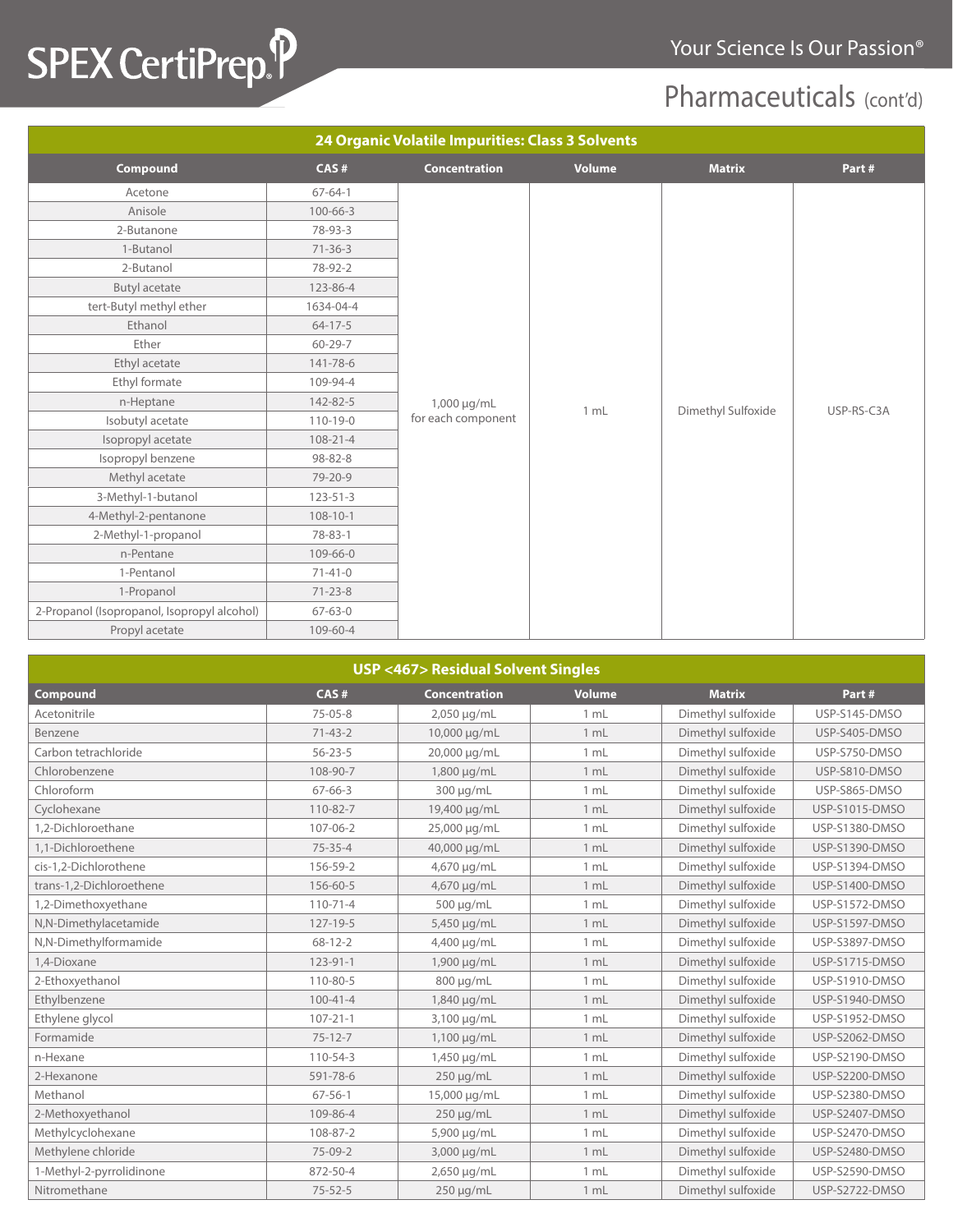## SPEX CertiPrep.P

### Pharmaceuticals (cont'd)

| <b>USP &lt;467&gt; Residual Solvent Singles (cont'd)</b> |                |                      |               |                    |                       |  |
|----------------------------------------------------------|----------------|----------------------|---------------|--------------------|-----------------------|--|
| Compound                                                 | CAS#           | <b>Concentration</b> | <b>Volume</b> | <b>Matrix</b>      | Part#                 |  |
| Pyridine                                                 | 110-86-1       | 1,000 µg/mL          | 1 mL          | Dimethyl sulfoxide | USP-S3240-DMSO        |  |
| Tetrahydrofuran                                          | 109-99-9       | 3,600 µg/mL          | 1 mL          | Dimethyl sulfoxide | USP-S3460-DMSO        |  |
| 1,2,3,4-Tetrahydronaphthalene                            | 119-64-2       | $500 \mu q/mL$       | 1 mL          | Dimethyl sulfoxide | USP-S3464-DMSO        |  |
| Tetramethylene sulfone                                   | 126-33-0       | $800 \mu q/mL$       | 1 mL          | Dimethyl sulfoxide | <b>USP-S3877-DMSO</b> |  |
| Toluene                                                  | 108-88-3       | 4,450 µg/mL          | 1 mL          | Dimethyl sulfoxide | USP-S3505-DMSO        |  |
| 1.1.1-Trichloroethane                                    | $71 - 55 - 6$  | 50,000 µg/mL         | 1 mL          | Dimethyl sulfoxide | <b>USP-S3605-DMSO</b> |  |
| Trichloroethene                                          | $79 - 01 - 6$  | $400 \mu q/mL$       | 1 mL          | Dimethyl sulfoxide | USP-S3615-DMSO        |  |
| m-Xylene                                                 | 108-38-3       | $6,510 \mu g/mL$     | 1 mL          | Dimethyl sulfoxide | <b>USP-S3830-DMSO</b> |  |
| o-Xylene                                                 | $95 - 47 - 6$  | $970 \mu q/mL$       | 1 mL          | Dimethyl sulfoxide | <b>USP-S3835-DMSO</b> |  |
| p-Xylene                                                 | $106 - 42 - 3$ | 1,520 µg/mL          | 1 mL          | Dimethyl sulfoxide | USP-S3840-DMSO        |  |

#### **ICH/Global Compliance Standards**

The International Conference for Harmonization (ICH) has produced a concept paper proposing a new guideline intended to provide a global policy for qualitatively and quantitatively limiting metal impurities in drug ingredients and finished products. The new proposed guideline (Q3D) would provide clarification of the requirements for metals, which are included in the ICH inorganic impurities classification.

SPEX CertiPrep is proud to offer a line of analytical standards for the analysis of trace metals in pharmaceutical materials. These standards can be used as a calibration or check standard to verify all component or dosage limits.

| <b>Oral Elemental Impurities A</b> |                      |               |               |          |  |
|------------------------------------|----------------------|---------------|---------------|----------|--|
| <b>Element</b>                     | <b>Concentration</b> | <b>Volume</b> | <b>Matrix</b> | Part#    |  |
| Arsenic                            | 1.5 mg/kg            | 125 mL        | 5% HNO.       | ICH-TXM2 |  |
| Cadmium                            | 25 mg/kg             |               |               |          |  |
| Lead                               | 5 mg/kg              |               |               |          |  |
| Mercury                            | 15 mg/kg             |               |               |          |  |

| <b>Precious Metal Impurities B (with Os)</b> |                                 |               |               |          |  |
|----------------------------------------------|---------------------------------|---------------|---------------|----------|--|
| <b>Element</b>                               | <b>Concentration</b>            | <b>Volume</b> | <b>Matrix</b> | Part#    |  |
| Iridium                                      |                                 |               |               |          |  |
| Osmium                                       | 100 mg/kg<br>for each component | 125 mL        | 15% HCI       | ICH-TXM3 |  |
| Palladium                                    |                                 |               |               |          |  |
| Platinum                                     |                                 |               |               |          |  |
| Rhodium                                      |                                 |               |               |          |  |
| Ruthenium                                    |                                 |               |               |          |  |

| <b>Precious Metal Impurities B (without Os)</b> |                                 |               |               |          |  |
|-------------------------------------------------|---------------------------------|---------------|---------------|----------|--|
| <b>Element</b>                                  | <b>Concentration</b>            | <b>Volume</b> | <b>Matrix</b> | Part#    |  |
| Iridium                                         |                                 |               |               |          |  |
| Palladium                                       | 100 mg/kg<br>for each component | 125 mL        | 15% HCI       | ICH-TXM4 |  |
| Platinum                                        |                                 |               |               |          |  |
| Rhodium                                         |                                 |               |               |          |  |
| Ruthenium                                       |                                 |               |               |          |  |